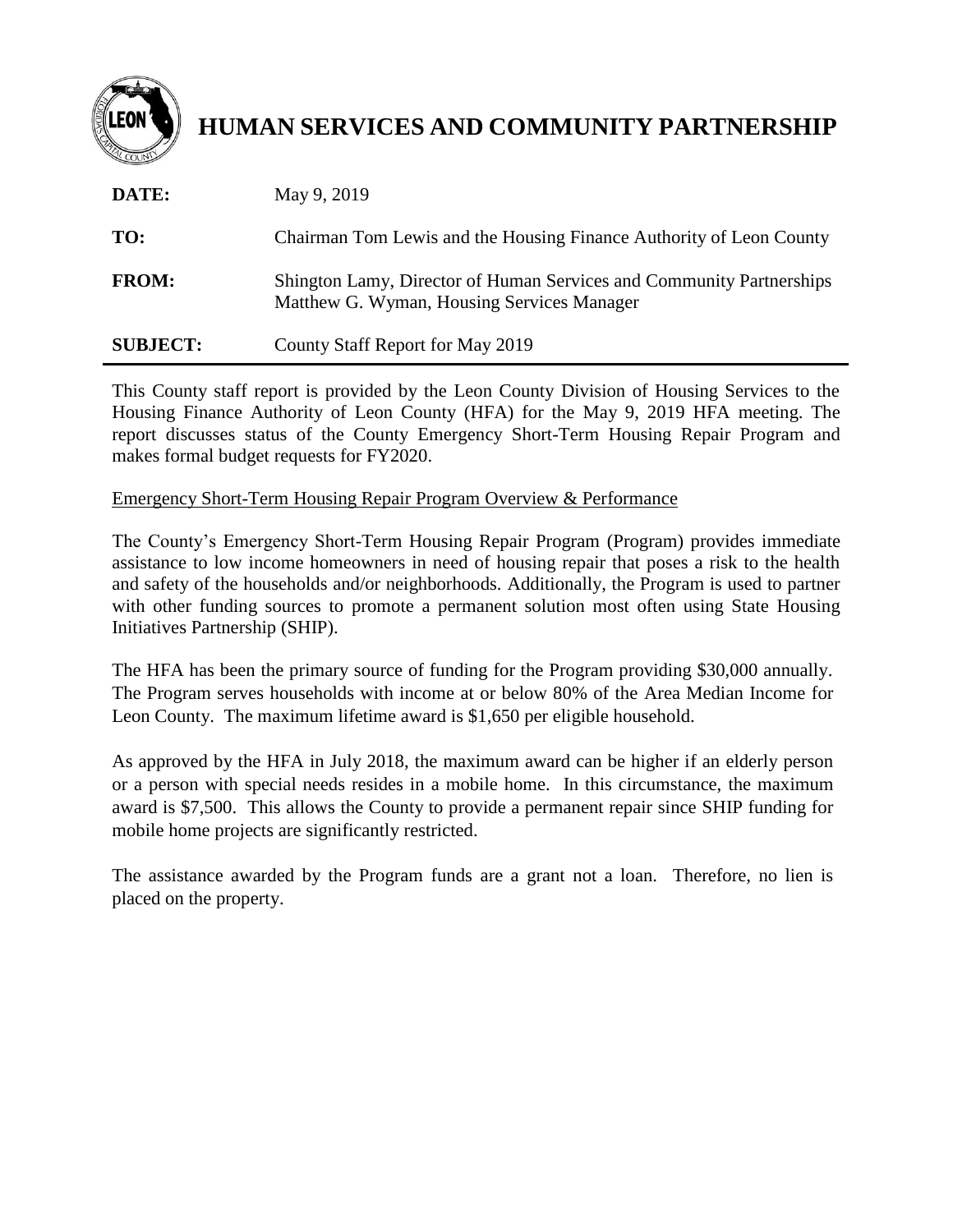## *FY2019 Performance Summary* **Table 1. Emergency Repairs, FY2019 Performance**

The Emergency Short-Term Housing Repair Program is immensely successful. As reflected in Table 1, 60 repairs were conducted on 51 households in unincorporated Leon County through the Program in FY 2019. Some households received multiple tarps and/or septic system pump outs because either a permanent repair was infeasible or multiple, emergent repairs needed to be addressed. Table 1 also shows that leaking roofs and septic system

| Table 1. Emergency Repairs, FY2019 Performance |                 |          |  |  |  |  |
|------------------------------------------------|-----------------|----------|--|--|--|--|
| Total Expended as of 5/1/2019                  | 29,616.00<br>\$ |          |  |  |  |  |
|                                                |                 |          |  |  |  |  |
| Activity                                       | Households      | Quantity |  |  |  |  |
| Tarp                                           | 23              | 27       |  |  |  |  |
| Pump Out                                       | 19              | 24       |  |  |  |  |
| Tree                                           | 2               |          |  |  |  |  |
| <b>HVAC</b> Repair                             | 2               |          |  |  |  |  |
| Well Repair                                    | 2               |          |  |  |  |  |
| Metal Roof Repair                              |                 |          |  |  |  |  |
| Electric Repair                                |                 |          |  |  |  |  |
| Soil Test                                      |                 |          |  |  |  |  |
| TOTAL                                          | 51              |          |  |  |  |  |

malfunctions were the most often issues remedied. As the year to date (5/1/2019) expense indicates, the \$30,000 provided by the HFA this fiscal year is nearly exhausted.

Households that were not eligible to be assisted using SHIP received an average of over \$621 in short term emergency assistance. Many of the non-SHIP projects were permanent repairs in addition to a few short term solutions.

There were 21 households that were bridged from the Emergency Short-Term Housing Repair Program to the County's SHIP Program for permanent repair to their emergency needs. Approximately \$15,830 of Emergency Short-Term Housing Repair Program funding (HFA funding) was used on these 21 households. Over \$200,000 of primarily SHIP funds was spent to complete permanent repairs to those households. That equates to a return of \$12.51 for each dollar input by the HFA.

As previously mentioned, the funding provided by HFA for the Program for the current fiscal years is nearly exhausted. The demand for this program significantly outweighs available financial resources. There are currently six households seeking assistance through the Program with verified, emergent housing needs. However due to the lack of funding, Housing staff intends to refer them to partner organizations that may be able to assist until funding is available. Demand is expected to remain stable and may spike higher if our area experiences extreme weather.

#### Fiscal Year 2020 Funding Requests

In accordance with the Interlocal Agreement between the County and HFA, the HFA will adopt an estimated budget for County-adopted programs and/or HFA-adopted programs by June 15 prior to the start of each fiscal year. **County staff is requesting that the HFA allocate \$53,000 for Fiscal Year 2020 to the Emergency Short-Term Housing Repair Program, Leon County Home Expo, and the Leon County 9/11 Day of Remembrance and Service.**

Table 2 provides a breakdown of the FY2020 funding request and comparison to the funding allocated by the HFA for FY 2019.